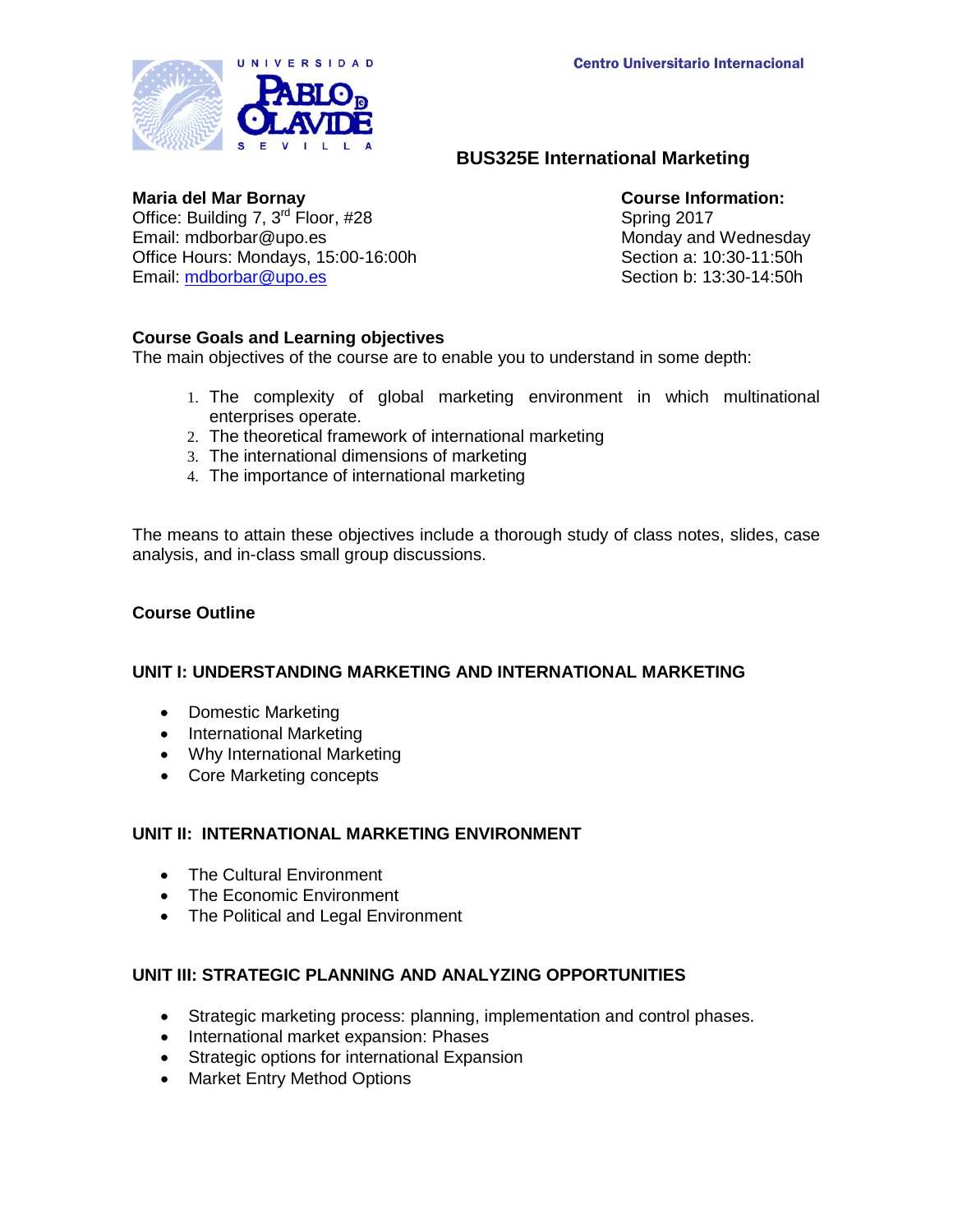# **UNIT IV: CROSS-CULTURAL CONSUMER BEHAVIOR**

- Culture and Consumer Behaviror
- The influence of culture on certain aspects of behavior
- The global convergence of consumption patterns
- Mixed local/global consumer behavior

### **UNIT V: IDENTIFYING MARKET SEGMENTS AND SELECTING TARGET MARKETS**

- Variables to Segment
- International Segmentation

# **UNIT VI: INTERNATIONAL MARKETING MIX**

- International Product: Standardization vs Adaptation
- International Pricing
- International Promotion
- International Distribution management

# **BIBLIOGRAPHY**

### **Basic Course Bibliography**

- Cateora, P.R., Gilly, M.C., & Graham, J.L (2016). *International Marketing*, 17<sup>th</sup> **Edition**
- Usunier, J.C. & Lee, J.A. (2013). *Marketing Across Cultures*. 6<sup>th</sup> edition. Prentice-Hall: England.

\*References for basics on Domestic Marketing

- Kotler, P. *Marketing Management*. 10th Ed. Prentice Hall.
- Kotler, Philip., and Gary Armstrong. *Principles of Marketing.* 13rd edition. Pearson Prentice Hall; New Jersey.

### **Complementary Bibliography**.

- Czinkota M.R., & Ronkainen. I.A. (2013). *International Marketing*. 10<sup>th</sup> edition. Thomson South-Western, USA.
- Jeffrey Edmund Curry. A short course in international marketing: approaching and penetrating the global marketplace /. 2009
- Stone, M.A., & McCall, J.B. (2004). International Strategy Marketing: A European perspective. Routledge, Taylor & Francis Group: London and New York.
- Ruey-Jer "Bryan" Jean, Jhy-Shen Chiou, Shaoming Zou.*International marketing in rapidly changing environments.* Bingley: Emerald Group Publishing Limited, 2013.
- Scott Swan K., Shaoming Zou. Advances in international marketing. Volume 23,